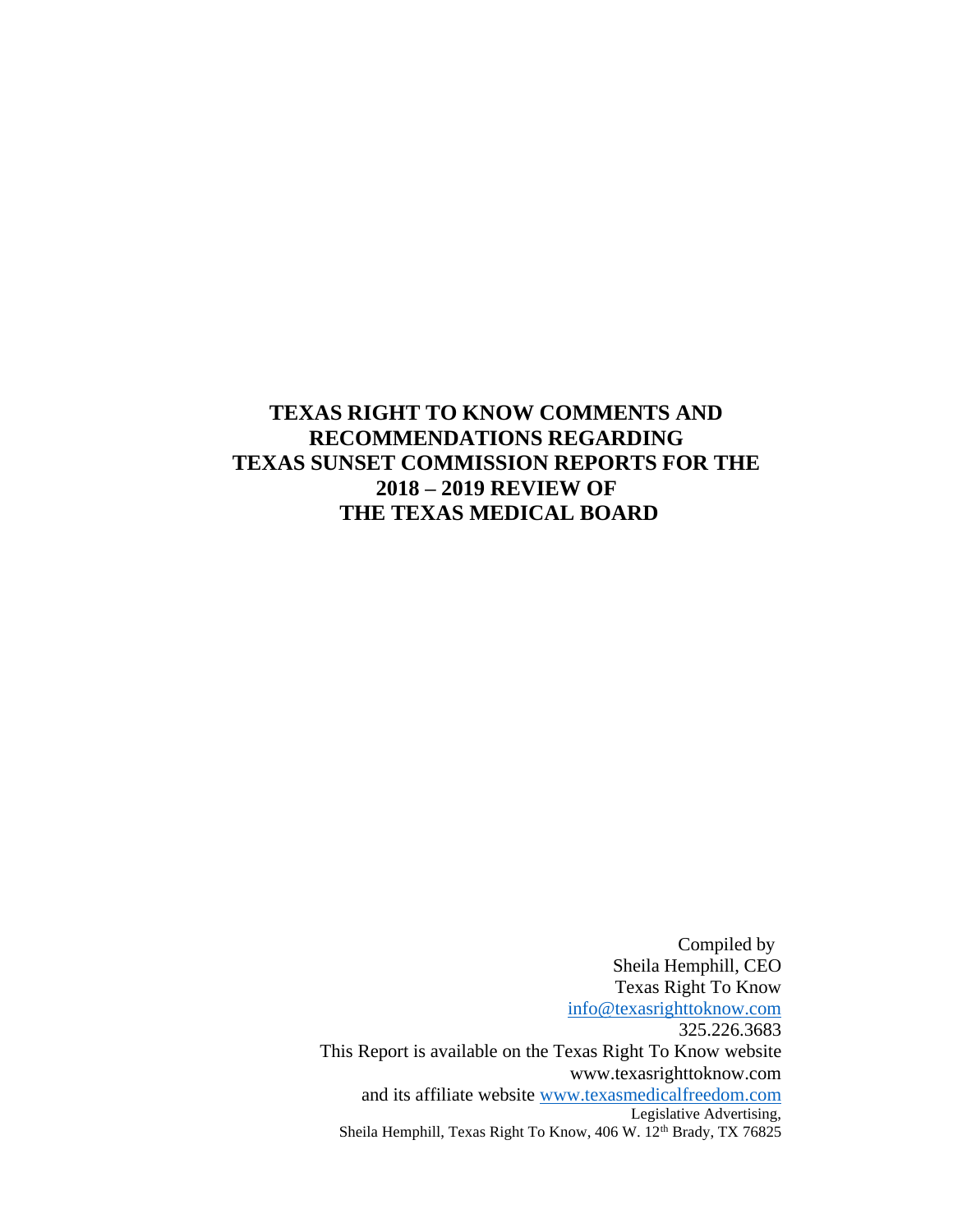#### **Preface:**

Texas Right To Know(TRTK) is a coalition of various citizen advocates and lobbies on many different issues. One of the TRTK's activities is the Texas Medical Freedom Initiative. This report is a compilation of opinions and recommendations from several physicians who have been subject to Texas Medical Board(TMB) Informal Settlement Conferences (ISC) and State Office of Administrative Hearings (SOAH).

The TRTK coalition has been following the activities of the board closely for many years and has read the board's self-report and the 2016 Sunset Commission's findings. After consideration of these reports and activities, and after witnessing Sunset hearing and participating in testimony on December 9, 2016, the TRTK coalition has some recommendations for improving the transparency and fairness of the physician compliance process while lowering the costs for both government regulation, improving physician compliance and patient care outcomes.

After hearing physician complaints, it appears that TMB has colluded to squelch the progress in medicine by investigating integrative practitioners at an alarming rate. This would be anti-trust and should be corrected by providing transparency in the complaint and investigative process as well as by inclusion of integrative physicians on the medical board going forward.

Many of the complaints we have heard echoes the first three of the four issues identified in the 2016-2017 Texas Medical Association survey feedback they received from their members which included: "*1) the treatment of expert reports and competitor complaints in hearings before the TMB; 2) the applicability of due process or fair process standards; 3) issues with remedial plans and seemingly insignificant marks remaining on physician's public records; and 4) problems relating to the licensing process."*

Additional complaints state that the TMB has:

1. accused healthcare providers of "implied claims of superiority" or "false, misleading or deceptive advertising" for telling the truth about successful medical treatments,

2. refused to consider if complaints were made in "bad‐faith" from a competitor, insurance company or as a means of retaliation for reporting medical errors resulting in patient endangerment,

3. denied an individual's right to due process to present oral and written materials to defend against allegations at informal settlement conferences ("ISC"),

4. withheld evidentiary documentation favorable to defendants or other evidence that would prove the accused's innocence, etc.

When inquiring to a TMB customer service representative as to who complaints against the TMB are to be submitted, their answer was the Legislature. The Texas Legislature only meets once every two years which offers little to none means of recourse and does not provide for prompt response and correction to the TMB when physicians or the public have received unjust treatment. Until there is an Ombudsman appointed to provide oversight of the TMB, we ask for the TMB to receive a four-year Sunset since the Sunset hearings are currently the only forum for the public to make complaints against the TMB other than citizens comments at TMB meetings or as individual complaints to legislators that has not been expedient or productive.

V. 102717.01 Page **1** of **15** Legislative Advertising, Sheila Hemphill, Texas Right To Know, 406 W. 12<sup>th</sup> Brady, TX 76825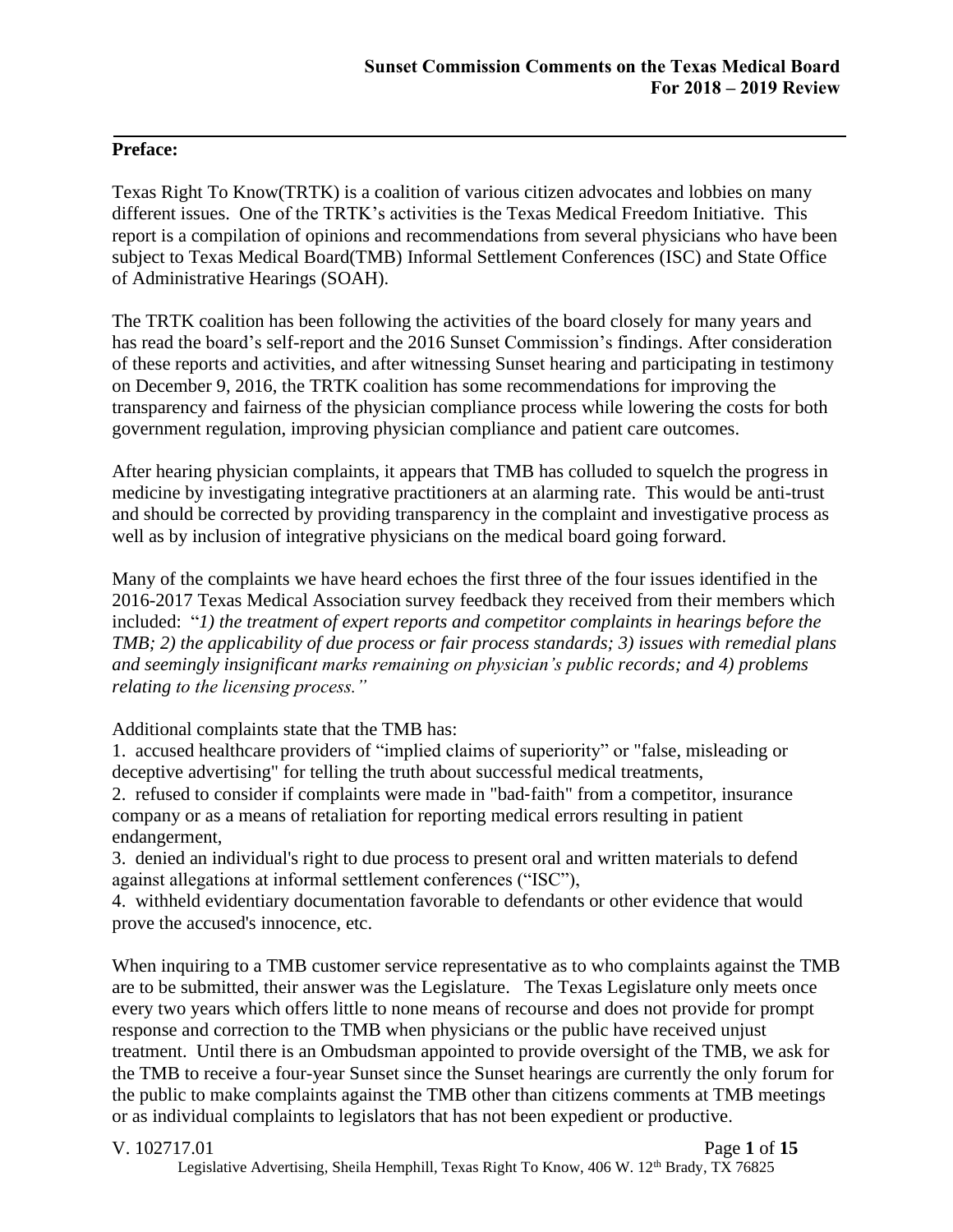## TABLE OF CONTENTS

| 1.               |                                                                                                                                                                                                                                                                                                                                                                                                                                                                                                                                                  |
|------------------|--------------------------------------------------------------------------------------------------------------------------------------------------------------------------------------------------------------------------------------------------------------------------------------------------------------------------------------------------------------------------------------------------------------------------------------------------------------------------------------------------------------------------------------------------|
|                  | 1.1 Complementary and Alternative Medicine (CAM)- is defined to be those health care<br>methods of diagnosis, treatment, or interventions that are not acknowledged to be<br>conventional. These may include but are not limited to nutrition, immune support,<br>1.2 Conventional Medicine (CM) - is defined to be those health care methods of diagnosis,<br>treatment, or interventions that are offered by most licensed physicians as generally<br>accepted methods of routine. These may include but are not limited to surgery, radiation |
|                  | 1.3 Integrative medicine - is the use of all medical modalities to help restore health that                                                                                                                                                                                                                                                                                                                                                                                                                                                      |
|                  | 1.4 Standard of Care (SOC) - is the based upon Conventional Medicine practices<br>established by professional societies such as the American Medical Association (AMA),<br>Texas Medical Association (TMA), Infectious Disease Society of America (IDSA), Lyme                                                                                                                                                                                                                                                                                   |
|                  | 1.7 Texas Medical Board (TMB)-state agency tasked to regulate the practice of medicine. 3                                                                                                                                                                                                                                                                                                                                                                                                                                                        |
| 2.               | OBJECTIONS TO THE 2016 SUNSET EXECUTIVE SUMMARY ON THE TMB:  4                                                                                                                                                                                                                                                                                                                                                                                                                                                                                   |
|                  | 2.1 "the Medical Board provided a consistent level of enforcement over those years" - 4<br>2.1 "Sunset staff did not detect any obvious indications of bias in favor or against any                                                                                                                                                                                                                                                                                                                                                              |
| 3.               | " the Medical Board has come a long way and generally is a solid model for licensure and                                                                                                                                                                                                                                                                                                                                                                                                                                                         |
|                  |                                                                                                                                                                                                                                                                                                                                                                                                                                                                                                                                                  |
| $\overline{4}$ . |                                                                                                                                                                                                                                                                                                                                                                                                                                                                                                                                                  |
|                  | 4.1 Issue 1 – Key Recommendation 2, to "Direct the Medical Board to use Prescription<br>Monitoring Program data, along with other factors, to establish a risk-based approach to<br>4.2 Issue 1 - Key Recommendation 3, to "Authorize the Medical Board to seek court<br>4.3 Issue 1 – Key Recommendation 4, to "Clarify statute to authorize the Medical Board to                                                                                                                                                                               |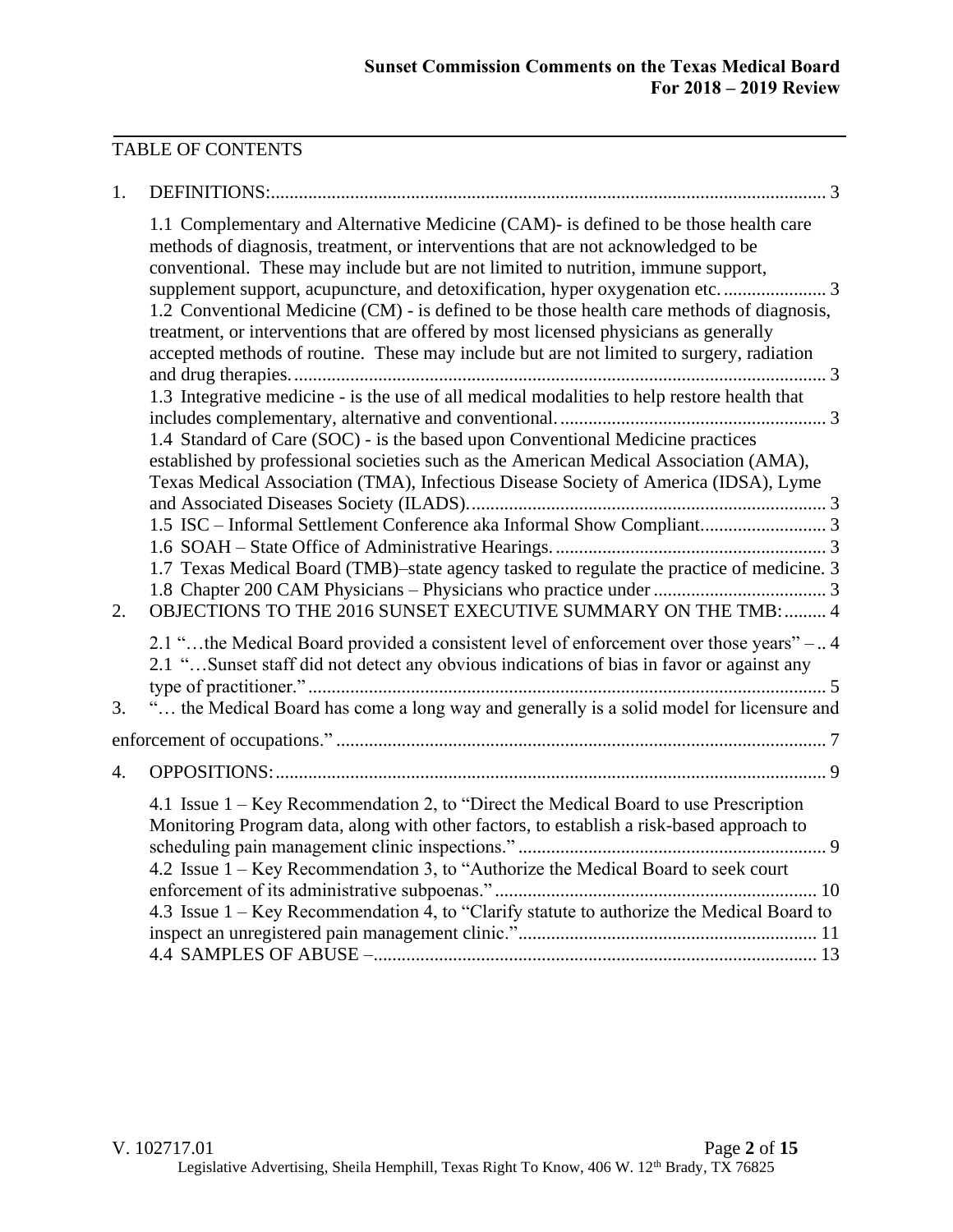### <span id="page-3-0"></span>**1. DEFINITIONS:**

- <span id="page-3-1"></span>1.1 **Complementary and Alternative Medicine (CAM)-** is defined to be those health care methods of diagnosis, treatment, or interventions that are not acknowledged to be conventional. These may include but are not limited to nutrition, chelation, immune support, supplement support, acupuncture, detoxification, and hyper oxygenation, etc.
- <span id="page-3-2"></span>1.2 **Conventional Medicine (CM)** - is defined to be those health care methods of diagnosis, treatment, or interventions that are offered by most licensed physicians as generally accepted methods of routine. These may include but are not limited to surgery, radiation and drug therapies.
- <span id="page-3-3"></span>1.3 **Integrative medicine -** is the use of all medical modalities to help restore health that includes complementary, alternative and conventional.
- <span id="page-3-4"></span>1.4 **Standard of Care (SOC) -** is the based upon Conventional Medicine practices established by professional societies such as the American Medical Association (AMA), Texas Medical Association (TMA), Infectious Disease Society of America (IDSA), Lyme and Associated Diseases Society (ILADS).
- <span id="page-3-5"></span>1.5 **ISC** – Informal Settlement Conference aka Informal Show Compliant.
- <span id="page-3-6"></span>1.6 **SOAH** – State Office of Administrative Hearings.
- <span id="page-3-7"></span>1.7 **Texas Medical Board (TMB)–**state agency tasked to regulate the practice of medicine.
- <span id="page-3-8"></span>1.8 **Chapter 200 CAM Physicians –** Physicians who practice under

| TITLE 22           | <b>EXAMINING BOARDS</b>                                                       |
|--------------------|-------------------------------------------------------------------------------|
| PART 9             | TEXAS MEDICAL BOARD                                                           |
| <b>CHAPTER 200</b> | STANDARDS FOR PHYSICIANS PRACTICING COMPLEMENTARY<br>AND ALTERNATIVE MEDICINE |
| RULE §200.1        | Purpose                                                                       |

The purpose of this chapter is to recognize that physicians should be allowed a reasonable and responsible degree of latitude in the kinds of therapies they offer their patients. The Board also recognizes that patients have a right to seek complementary and alternative therapies. Note: Unless indicated otherwise, all chapter references pertain to Title 22 Part 9 of the Texas Administrative Code.

V. 102717.01 Page **3** of **15** With proper patient informed consent, physicians practicing under Chapter 200 should be exempted from violating "standard of care" when by definition, an alternative is intended to be a treatment option other than "standard of care". When physicians cite scientific studies presenting efficacy of treatment, they should be exempted from violating "implied claims of superiority" or "false, misleading or deceptive advertising", for reporting the truth of efficacy of alternative therapies. Additional complaints have been that CAM physicians do receive review from peer expert panelist who are familiar with alternative therapies in question.

Legislative Advertising, Sheila Hemphill, Texas Right To Know, 406 W. 12<sup>th</sup> Brady, TX 76825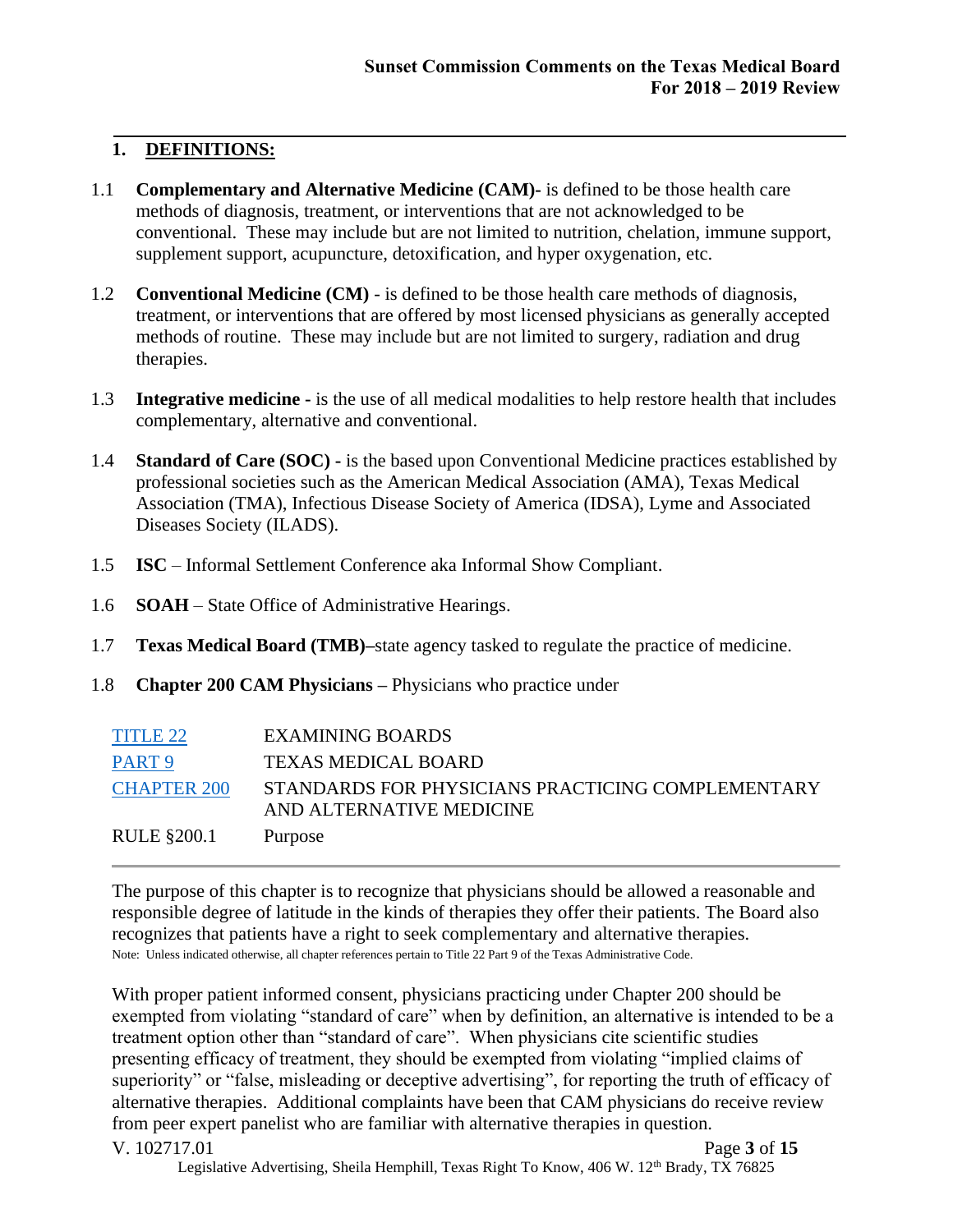## <span id="page-4-0"></span>**2. OBJECTIONS TO THE 2016 SUNSET EXECUTIVE SUMMARY ON THE TMB:**

#### <span id="page-4-1"></span>2.1 **"…the Medical Board provided a consistent level of enforcement over those years" –**

According to testimony of various physicians, the TMB has been conducting frivolous litigation prejudiced against Chapter 200 CAM physicians and conventional physicians as demonstrated by the increased cases of litigation that is not substantiated by the resulting disciplinary actions.

|                                                       | FY 2007 | FY 2013 | Change        |  |  |
|-------------------------------------------------------|---------|---------|---------------|--|--|
| Complaints                                            | 6923    | 6857    | $0.1\%$ lower |  |  |
| Informal Settlement Conferences (ISC)                 | 482     | 752     | 56% higher    |  |  |
| Supposedly Informal litigation but since TMB's        |         |         |               |  |  |
| attorneys are involved, physician's "lawyer up"       |         |         |               |  |  |
| as well, may cost \$12,000 in one ISC.                |         |         |               |  |  |
| <b>State Office of Administrative Hearings</b>        | 48      | 77      | 60% higher    |  |  |
| (SOAH) cases                                          |         |         |               |  |  |
| (Formal hearing before administrative judge)          |         |         |               |  |  |
| <b>Disciplinary Action</b>                            | 311     | 330     | 6% higher     |  |  |
|                                                       |         |         |               |  |  |
| Source: http://www.tmb.state.tx.us/showdoc/statistics |         |         |               |  |  |

ISC's and SOAH complaints filed are at least 50 percent higher since 2007, despite fewer complaints. Actual disciplinary actions stayed about even suggesting a substantial increase in frivolous proceedings against physicians. Frivolous litigation has been proven to increase healthcare costs while providing no societal benefit:

*(Litigation) reform reduces health care expenditures (and) had no impact on mortality* <http://www.ncbi.nlm.nih.gov/pmc/articles/PMC1522105/>

According to the 2017 Commonwealth Fund "*Aiming Higher*" report that evaluates states and DC healthcare systems, Texas ranks  $41^{st}$  in the nation,  $44^{th}$  in Prevention and Treatment and  $51^{st}$ in Affordability and Access. In many instances "standard of care" offers outdated therapies. For example, only "standard of care" options of care for cancer are chemo, radiation or surgery. Strict adherence to "standard of care" will continue Texas in a downward spiral regarding quality of healthcare that also results in escalating costs. With informed consent of the patient, innovation of treatment options should be encouraged to provide better treatment for disease conditions similar to therapies that are available in other states and countries. Texas should not be losing millions of dollars to individuals leaving the state to seek innovative, integrated medicine that includes conventional, alternative and complementary treatment options. <http://www.commonwealthfund.org/interactives/2017/mar/state-scorecard/>

*"The TMB (works) from a presumption of guilt. TMB experts do not consult applicable medical guidelines or references at ISCs. These proceedings result in significant legal fees for physicians…the TMB knows this and tries to take advantage of it. Baylor University Medical Center Proceedings. 2010 Jan; 23(1): 83–85."* <http://www.ncbi.nlm.nih.gov/pmc/articles/PMC2804500/>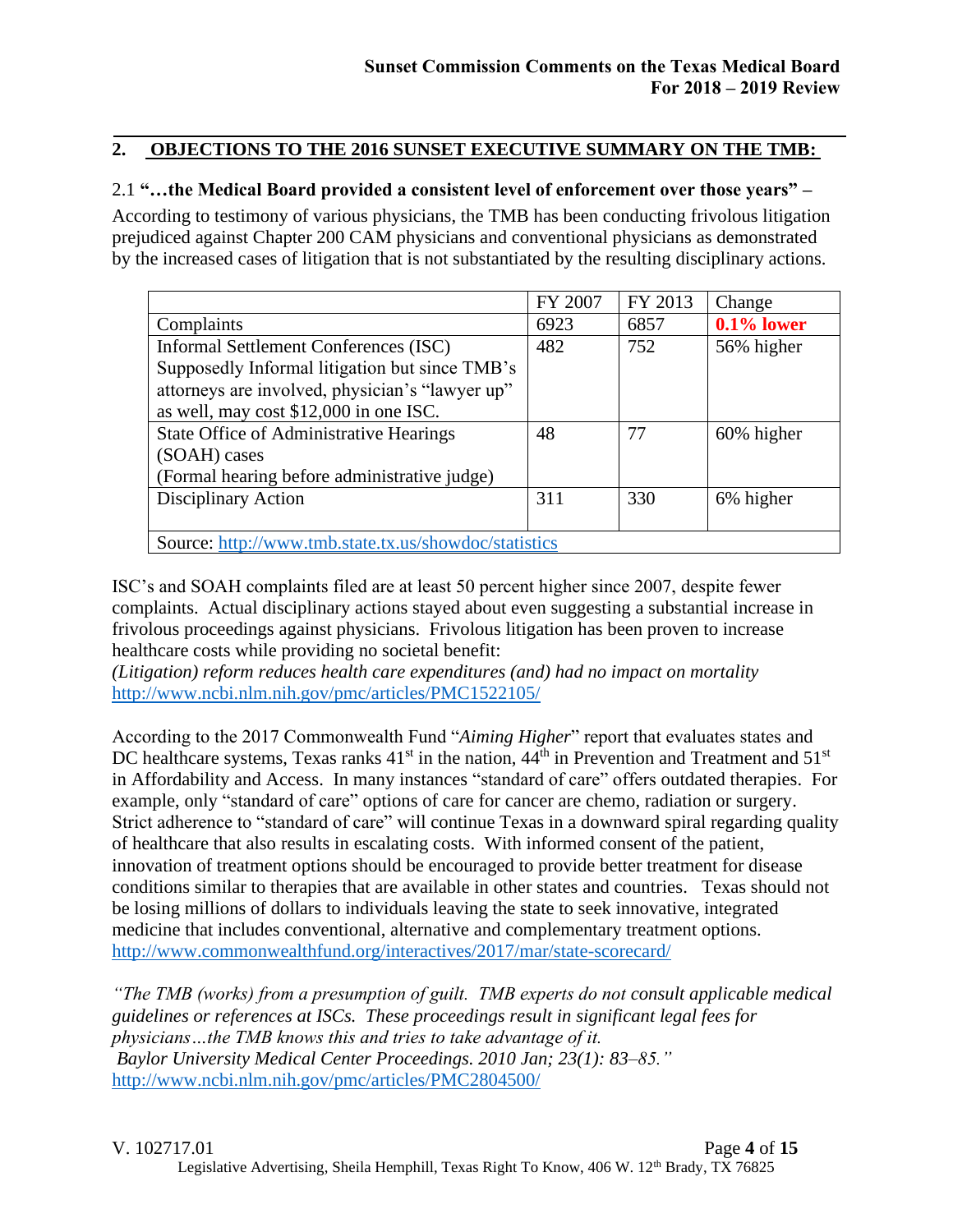TMB has aggressively waged far more ISCs since 2007, despite fewer complaints; "Now even the most (minor) picayune complaints result in an ISC. For example, one matter sent to ISC involved a complaint by a nurse that a physician yelled at her. The documented objective facts were contrary to the complaint made. Baylor University Medical Center Proceedings. 2010 Jan; 23(1): 83–85

**PROPOSED SOLUTION:** Replace the ISC with an independent three physician panel similar to the Indiana Model. Establish an independent three physician review panels to replace Informal Settlement Conferences patterned after Indiana's time-tested model.

INCAP (Indiana medical review panel legislation), created as a balance of competing public policy agendas…has met the test of public need (since 1976). Indiana State Medical Association White Paper (2003)

- 1. Fair, inexpensive, successful in Indiana since 1975
- 2. Efficiently weeds out frivolous cases, encourages settlements in legitimate cases

RULES: the panel is composed of three health care professionals and one attorney who serves as chairman with no vote. Each side chooses one expert health care provider; these two providers choose a third. The panel's findings are:

- 1. admissible in disciplinary cases or court;
- 2. not legally binding; and
- 3. as a practical matter, rarely overturned by a judge.

<http://www.ismanet.org/pdf/legal/RolesMedicalReview.pdf>

For more information see:<http://www.ismanet.org/pdf/legal/RolesMedicalReview.pdf>

#### <span id="page-5-0"></span>**2.1 "…Sunset staff did not detect any obvious indications of bias in favor or against any type of practitioner."**

The Sunset Commission Report on Texas Medical Board (TMB) was evaluated by statistical analysis and did not evaluate individual cases. The statement that the Sunset Staff did not find a *"bias in favor or against any type of practitioner"* does not reflect the reports coming from the Chapter 200 CAM physician community based upon personal knowledge of the physicians who make up this community.

**Background:** From the Sunset Executive Summary*, "In addition, after conducting a more detailed analysis of various Medical Board datasets and multiple years of case files, Sunset staff did not detect any obvious indications of bias in favor or against any type of practitioner. In other words, the Medical Board has come a long way and generally is a solid model for licensure and enforcement of occupations. That does not mean that people do not have complaints about or disagree with decisions and actions of the board. However, Sunset cannot and does not re-evaluate individual decisions of a board."*

**Problem:** According to the Sunset Executive Summary, Texas has 78,575 physicians. It is estimated that the number of physicians who practice Chapter 200 CAM medicine is very small,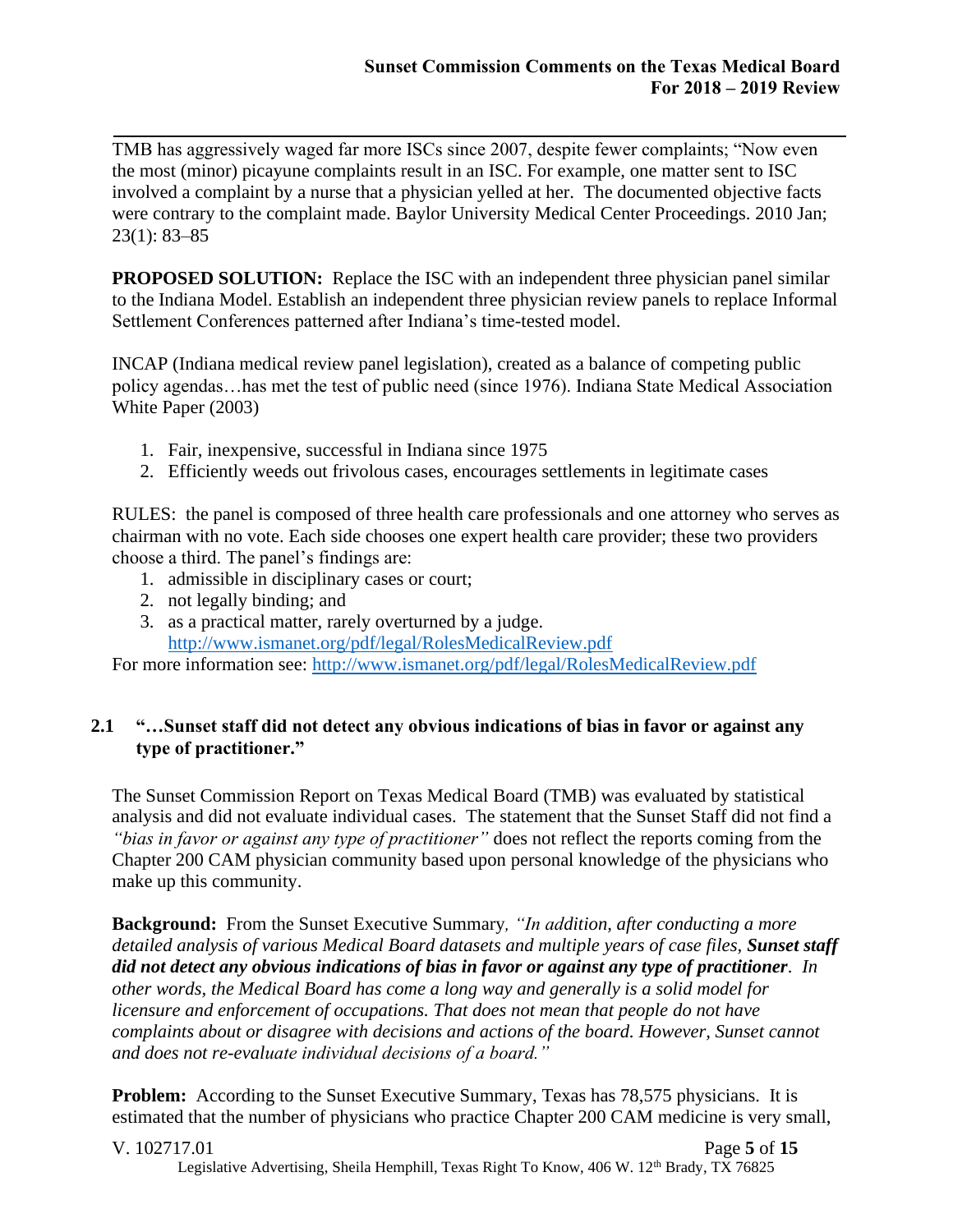perhaps as few as 500 or less. **If there was 100% bias against all 500, Chapter 200 CAM physicians, this would reflect .006 or 0.6% bias and would not be deemed statically significant.** Chapter 200 CAM medicine is sought by patients who do not want conventional treatment, may not tolerate conventional treatment or have failed "Standard of Care" practices. These Chapter 200 CAM physicians are highly sought after but few are free to practice in the hostile environment created by the Texas Medical Board.

Perhaps a reason that Sunset staff could not discern bias against integrative practitioners is that when any complaint is filed against an integrative physician, they are not cited for breaking chapter 200 rules, but rather for not practicing the standard of care, or in some instances for false and misleading advertising about their services or certifications. It appears that many times violations against Chapter 200 CAM physician's results from conflicting rules such as CHAPTER 190 DISCIPLINARY GUIDELINES, SUBCHAPTER B VIOLATION GUIDELINES [Rule § 190.8](https://texreg.sos.state.tx.us/public/readtac$ext.TacPage?sl=R&app=9&p_dir=&p_rloc=&p_tloc=&p_ploc=&pg=1&p_tac=&ti=22&pt=9&ch=190&rl=8) *(A) failure to treat a patient according to the generally accepted standard of care and* CHAPTER 164 PHYSICIAN ADVERTISING RULE [Rule § 164.3](https://texreg.sos.state.tx.us/public/readtac$ext.TacPage?sl=R&app=9&p_dir=&p_rloc=&p_tloc=&p_ploc=&pg=1&p_tac=&ti=22&pt=9&ch=164&rl=3) *Misleading or Deceptive Advertising - (8) contains a testimonial that includes false, deceptive, or misleading statements,...* When Chapter 200 CAM physicians provide treatment compliant to Chapter 200, they can be cited under Rule § 190.8 for not following "Standard of Care". When Chapter 200 CAM physicians describe the therapies they offer in flyers or websites, they can be cited under [Rule § 164.3](https://texreg.sos.state.tx.us/public/readtac$ext.TacPage?sl=R&app=9&p_dir=&p_rloc=&p_tloc=&p_ploc=&pg=1&p_tac=&ti=22&pt=9&ch=164&rl=3) for misleading and deceptive advertising since the information they are communicating is not the "Standard of Care."

More importantly, integrative physicians who have come under scrutiny report the following:

- 1. ISC panels are overtly hostile to CAM and Integrative practitioners
- 2. ISC panels assume complainant are guilty until proven innocent.
- 3. ISC panels appear to be ignorant of the details of the case. Often there are voluminous records sent by the respondents and it is highly likely that these records are not inspected by the ISC panel. Therefore what good does it do to have a panel who is not familiar with details of the case? The ISC is not efficient if the panelists do not read the case files. Therefore it must be abolished and replaced with a more efficient mechanism. We are recommending the Indiana Compensation Plan for Patients (INCAP) model as discussed below.

If TMB panels are depending on an expert panel report, this has additional problems. ISC physicians and expert panelists who review the medical records are supposed to be in the same specialty as the respondent, but this has not been the case in the ISCs we have seen. As a matter of fact, not only are there no integrative practitioners on the medical board, but at least one public member interviewed recently indicated he was unfamiliar with the term integrative practitioner. Yet [Title 22, Part 9, chapter 200](https://texreg.sos.state.tx.us/public/readtac$ext.ViewTAC?tac_view=4&ti=22&pt=9&ch=200&rl=Y) which has been effective since November 22, 1998 (over 18 years) describes in great detail the conditions that must be met when a physician and patient agree to embark on a course of diagnosis and treatment that may vary from current conventional standards.

**Solution:** Instruct the Sunset Commission to investigate the number of investigations and the high-level sanctions delivered by the Texas Medical Board against Chapter 200 CAM physicians. This inquiry will yield information to the effect that since 2006, almost every CAM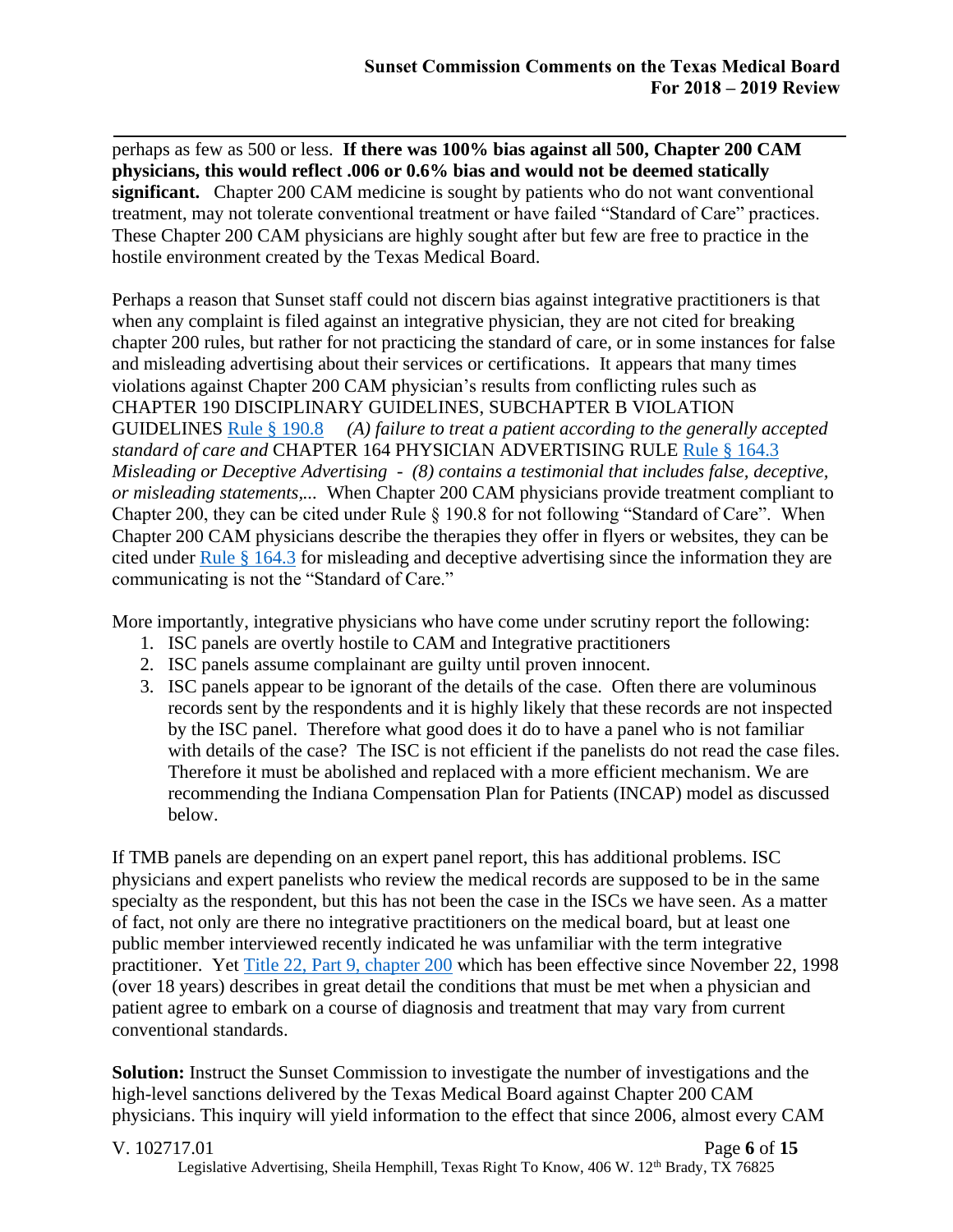doctor has been investigated and most were either fined or sanctioned with few, if any genuine findings of fact.

The types of investigations opened against integrative practitioners are typically not filed by patients but by insurance companies and competitors. If these complaints were transparent and physicians were allowed to know their accusers, there would be far fewer complaints and the ones that were filed would be deemed bogus. When one looks closely at this population of physicians, they usually have a stellar medical liability record. In many cases the only claims paid out by malpractice carriers are for these unfair attacks and administrative actions.

**Conclusion:** Physician who are required to defend themselves in an administrative action come up against a government agency with seemingly endless resources to pay for litigation expenses which drives up both the cost of government and the cost of healthcare.

Regarding standard of care, the legal history of this term actually dates back to 1932 and relates to a non-medical situation. [http://escholarship.org/uc/item/14z5w33g.](http://escholarship.org/uc/item/14z5w33g) Suffice it to say that one of the conclusions drawn in the article is that, "if there is a practice that is reasonable but not universally "customary" it may still be used as a measure of the standard of care." If this is true, then conventional physicians should be including alternative CAM options in their consenting process just as integrative physicians are required to discuss the risks and complications of mainstream, conventional options.

#### <span id="page-7-0"></span>**3. "… the Medical Board has come a long way and generally is a solid model for licensure and enforcement of occupations."**

**Problem:** In the October 13, 2015, ruling from the 24th District Court located in Victoria, Texas, in the State of Texas v. Courtney Ricardo Morgan case, the court issued a clear reprimand to the TMB for their *"bad faith actions."* The ruling stated, *"The Court finds that the TMB acted in bad faith partnering up with law enforcement to conduct the search of the defendant's business. The Court finds that the TMB's interest in serving the subpoenas upon the defendant was not a legitimate pursuit of the administrative authority but an exercise to circumvent both the Texas and US Constitutions' requirement for a warrant. Because the Court finds that the TMB was acting as agents of law enforcement, defendants Motion to Suppress is GRANTED."*

**Problem:** The TMB asserts that they are not subject to Health Insurance Privacy and Portability Act (HIPPA) and are exempt State Patient Privacy Laws.

**Problem:** A U.S. Judge "Easily" Determines *Patients Have No Reasonable Expectation of Privacy in Their Medical Records.* Recommendation Allows Law Enforcement to Perform Widespread Warrantless Searches of Medical Records for the Purpose of Investigating Patients.

*In* [U.S. v Zadeh](http://www.leagle.com/decision/In%20FDCO%2020150203F05/U.S.%20v.%20ZADEH)*, the DEA obtained the records of 35 patient files without showing probable cause or obtaining a warrant issued by a judge. Citing New Deal-era case law, Judge Reed O'Connor noted that "[t]he Supreme Court has refused to require that [a federal] agency have probable cause to justify issuance of an administrative subpoena," and that they may be issued "merely on suspicion that the law is being violated, or even* just because it wants assurance that it is not.*"*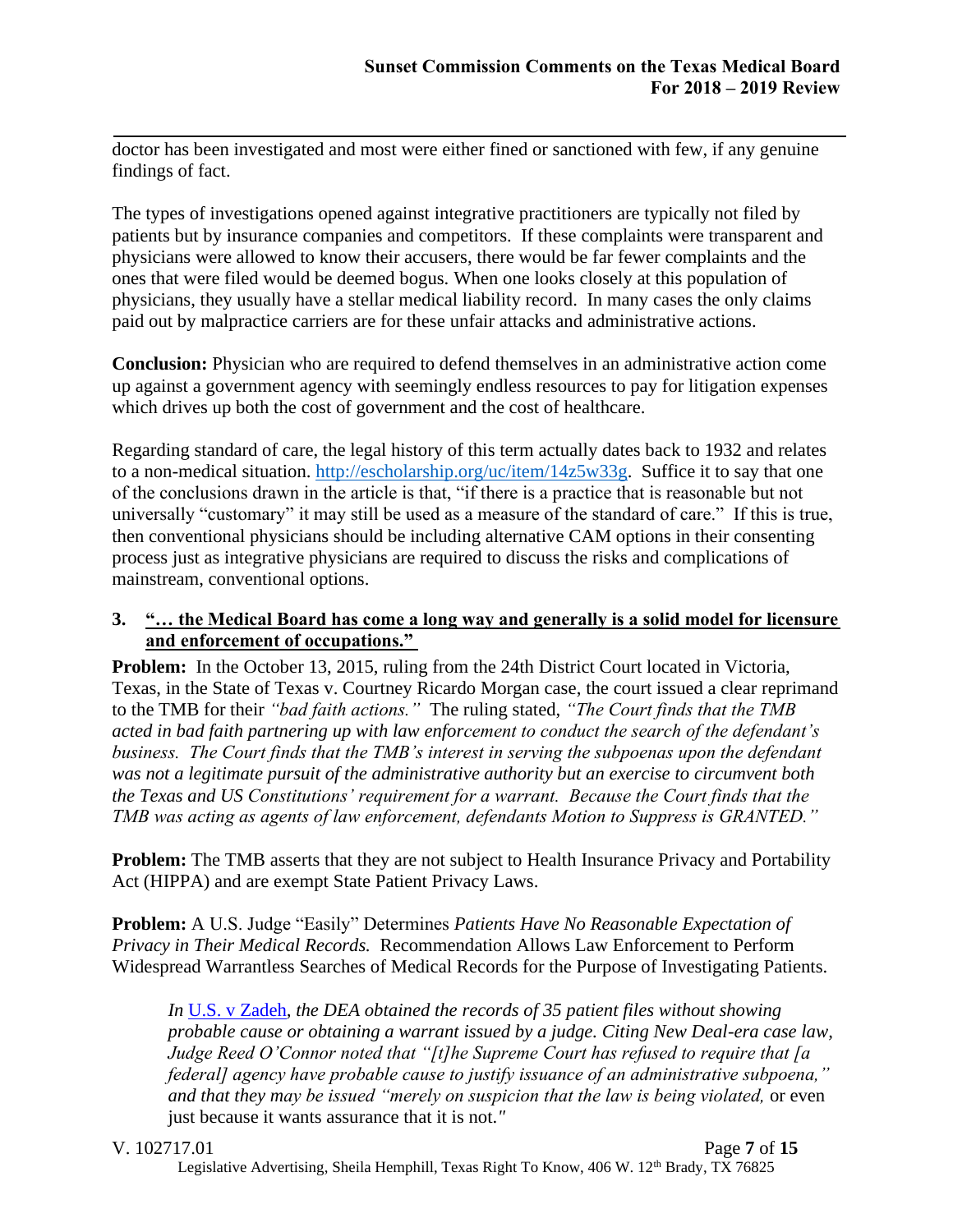*"Dr. Zadeh has filed an appeal. Conservative activist Andy Schlafly, the lawyer for the Association of American Physicians & Surgeons, has filed an* [amicus](http://www.aapsonline.org/judicial/Zadeh-Amicus-7-13-2015.pdf) *brief stating, "[w]ithout a warrant and without initially identifying themselves, federal agents searched patient medical records . . . based merely on a state administrative subpoena. A month later the [DEA] sought enforcement . . . [and n]one of the checks and balances against overreaching by one branch of government existed for this warrantless demand for medical records."… "Administrative subpoenas issued unilaterally by bureaucrats and without probable cause directly violate the Fourth Amendment."*

A private conversation between a patient and a physician may be a thing of the past. A U.S. Magistrate Judge in Fort Worth, Texas ruled in favor of enforcing a Drug Enforcement Administration (DEA) administrative subpoena which forces a local physician to turn over the medical records of 67 patients. The judge "easily" decided that patients have no reasonable expectation of privacy in their medical records and therefore a warrant was not required for law enforcement to obtain them. (Administrative subpoenas, which are not reviewed by a judge and do not require probable cause, can only be used to obtain records which are not considered private.) If upheld on appeal, the decision will effectively strip medical records of any meaningful privacy protection.

The physician argued in court that the government has explicitly promised patients that their medical records are private ("Only you or your personal representative has the right to access your medical records" is noted prominently of the U.S. Department of Health and Human Services website.) The physician also pointed out that patients withhold important sensitive information when they have privacy concerns, leading to missed diagnoses and harm to the public's health, and offered to turn over the records if they could be used only to investigate himself, the physician, but not his patients. The DEA refused the offer, indicating that they intended to use the medical records for the criminal investigation of patients.

The judge brushed aside privacy concerns in favor of the DEA: Both (patients and physicians) have a reduced expectation of privacy in the medical records...The government has a compelling interest in identifying illegal activity and in deterring future misconduct.

[http://www.americanthinker.com/articles/2015/07/feds\\_get\\_the\\_power\\_to\\_seize\\_medical\\_record](http://www.americanthinker.com/articles/2015/07/feds_get_the_power_to_seize_medical_records_on_fishing_expedition_investigations_with_no_subpoena_from_a_judge.html) [s\\_on\\_fishing\\_expedition\\_investigations\\_with\\_no\\_subpoena\\_from\\_a\\_judge.html](http://www.americanthinker.com/articles/2015/07/feds_get_the_power_to_seize_medical_records_on_fishing_expedition_investigations_with_no_subpoena_from_a_judge.html) and <http://www.leagle.com/decision/In%20FDCO%2020150203F05/U.S.%20v.%20ZADEH>

#### **Problem:**

Upon interviewing numerous physicians who have been investigated by the TMB, there was a consistency that the abuses primarily started in 2006. There are numerous complaints by physicians who have been investigated who stated that the TMB investigators made false statements regarding the contents of patient medical records and there are no current means of recourse available to the physicians to file a complaint nor any measure of penalty for the TMB staffers.

V. 102717.01 Page **8** of **15** Legislative Advertising, Sheila Hemphill, Texas Right To Know, 406 W. 12<sup>th</sup> Brady, TX 76825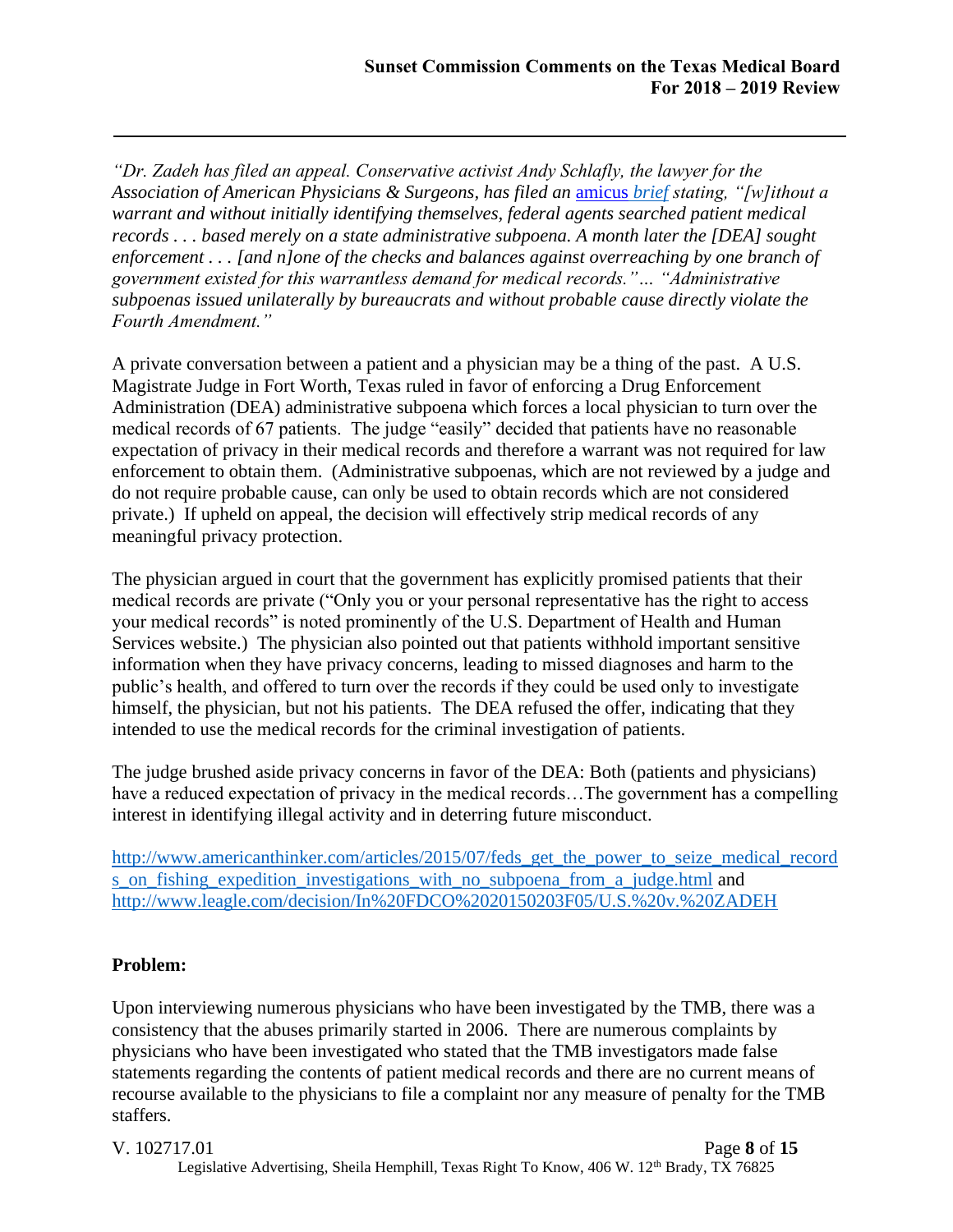## <span id="page-9-0"></span>**4. OPPOSITIONS:**

<span id="page-9-1"></span>4.1 Issue 1 – Key Recommendation 2, to "Direct the Medical Board to use Prescription Monitoring Program data, along with other factors, to establish a risk-based approach to scheduling pain management clinic inspections."

Assessing the distribution of pain medications based upon numbers of distributed pills recorded in a database does not provide for proper patient assessment. When analyzing patients for pain medicine distribution, three types of patients are possible; acute physical pain patients, patients addicted to narcotics and bad actors who acquire prescriptions for illegal sale. Rather than investigating pain clinics purely on database numbers, several technologies exist that detect and measure the autonomic nervous system to detect patients experiencing acute pain. If it is detected that the patient is not experiencing acute physical pain, then evaluation can be made to determine if the patient is an addict or a bad actor. For patients who are discovered to be addicts, referrals can be made to the appropriate care for that patient. For patients who are discovered to be bad actors, those patients should be turned over to law enforcement to follow legal due process for investigating and prosecuting these cases. We do not believe that the Texas Medical Board should be used as a police law enforcement agency. There are already many other law enforcement agencies that have jurisdiction in this area of criminal prosecution.

The current methodology for PMP is profiling based on the prescription database and is grossly inappropriate. What safeguards are going to be put into place that this profiling is not being done on race, national creed, age or addresses?

In an exchange with Representative Bill Zedler, Mari Robinson, former executive director of the TMB stated under oath, *"If you see five people all living at the same address, with the same last name, all getting hydrocodone, soma and xanax, that implies that those people are getting those drugs to sell them, not for their own personal use. And so, if we get complaints like that, where we believe that there is crime being committed, we will expand that investigation to include other patient records."* How can anyone state that Ms. Robinson is acting from a presumption of innocence until proven guilty? How can anyone say with a straight face that the TMB is not criminally investigating patients after a statement like that? This is overreaching by the TMB. This is not a power expressly granted to them.

Another problem is the use of "drag net" approach to investigations. The inclusion of nonrelated patients is used as a means to safeguard the confidentiality of a patient complainant such that other patients are included in the investigation purely to conceal who issued the complaint against a given provider.

There is the issue of the TMB criminally investigating patients without proper due process afforded by sworn, law enforcement officers but rather by TMB investigators.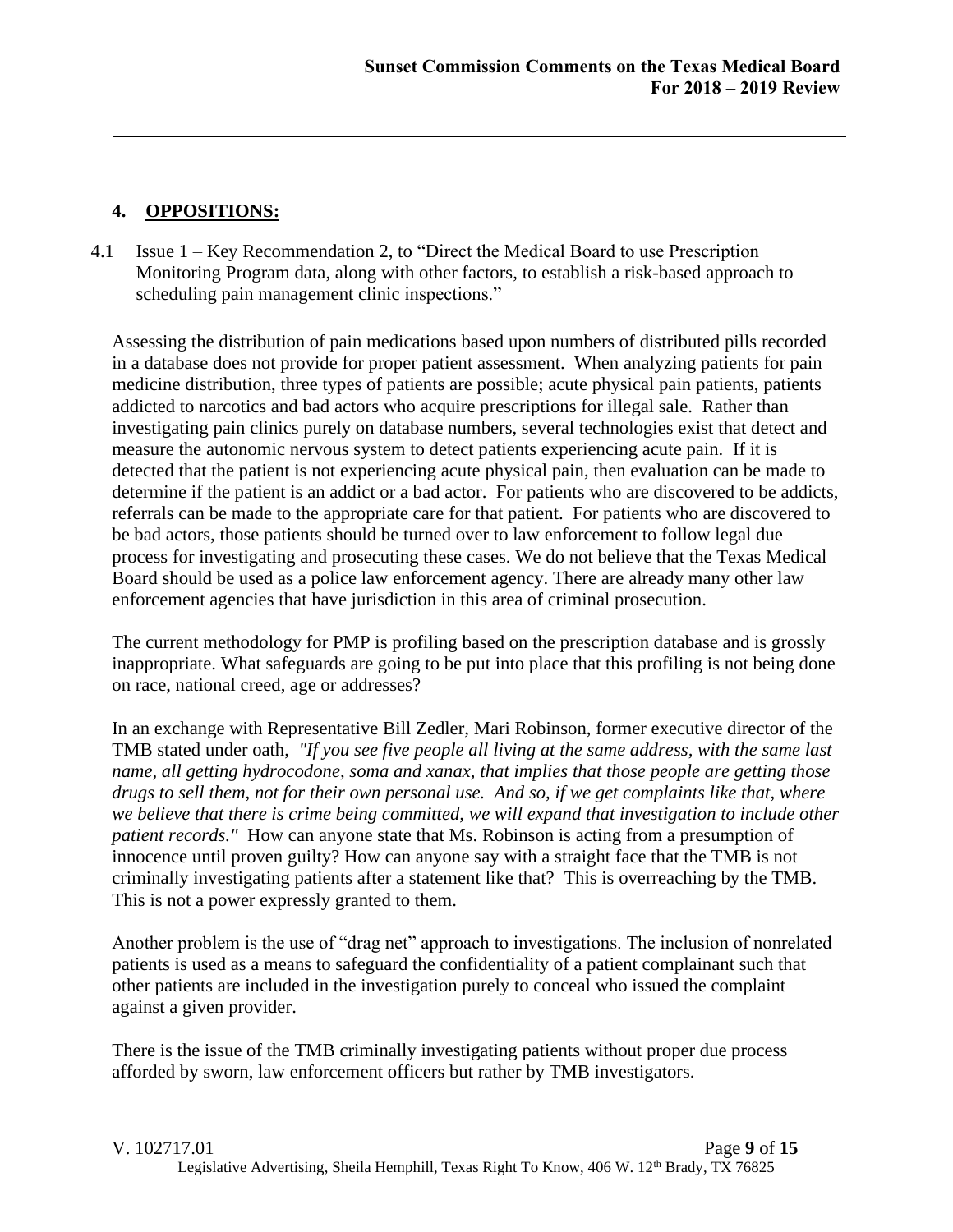The TMB can issue a subpoena for any patient's chart any time it wishes to. If a provider does not wish to provide that patient's chart, the TMB can go to a judge and attempt to enforce the subpoena. The current method would ensure that the TMB follows state law and the Constitution and gets rid of this grossly inappropriate presumption of guilt.

**RECOMMENDATION:** Require pain clinics to utilize technology that measures the autonomic nerve response to record the level of acute pain and confirms the necessity and dosage of pain medicine. Genetic testing can also help the physician know whether the patient is an average, slow or fast metabolizer of any given drug, which the doctor can then use to justify and adjust dosages. This will help the physician to know if a patient is lying about being in pain. This type of technology also serves to tailor treatments given to patients.

#### <span id="page-10-0"></span>**4.2 Issue 1 – Key Recommendation 3, to** *"Authorize the Medical Board to seek court enforcement of its administrative subpoenas."*

With SB 315, the TMB is in essence receiving the power to use administrative subpoenas, which often contain criminal accusations against providers, for searches without probable cause and without the signature of a neutral magistrate, which is unconstitutional.

A subpoena is supposed be written by the person given the ability by law to write and sign it. That person has to sign a sworn affidavit that the facts in the subpoena are true. The subpoena is given to another party who serves it. The person to whom the subpoena is issued can agree to the terms of the subpoena and comply with the request or make the body issuing the subpoena go to court to compel enforcement. If the party receiving the subpoena elects to not comply with it, the issuing agency, in this case the TMB, could then choose to involve the Attorney General's office and go to court to enforce compliance with the subpoena.

The way the TMB issues subpoenas is an unconstitutional process given that the TMB often serves its own subpoenas. Their subpoenas often are not accompanied by sworn affidavits. These subpoenas are often written instanter (which requires immediate compliance) and without affording providers the right for judicial review. TMB investigators have harassed and intimidated the office staffs of providers telling them that not immediately complying with a subpoena may result in the physician being fined or having his license suspended.

It is illegal for TMB subpoenas to be issued for the criminal investigation of patients, but there is zero oversight on this issue. In fact, the TMB frequently identifies patients engaging in criminal activity with their subpoenas. The TMB has then published said activities along with patient prescribing information which makes it easy for law enforcement to use the PDMP database to identify said patients.

And perhaps worst of all, TMB subpoenas have been signed with forged signatures. In a recent deposition, Mari Robinson, former executive director of the TMB, admitted that she delegated her signature on subpoenas to one of her subordinates. So the TMB technically believes that anyone in their agency, even someone who is illiterate, can affix the executive director's signature to a subpoena.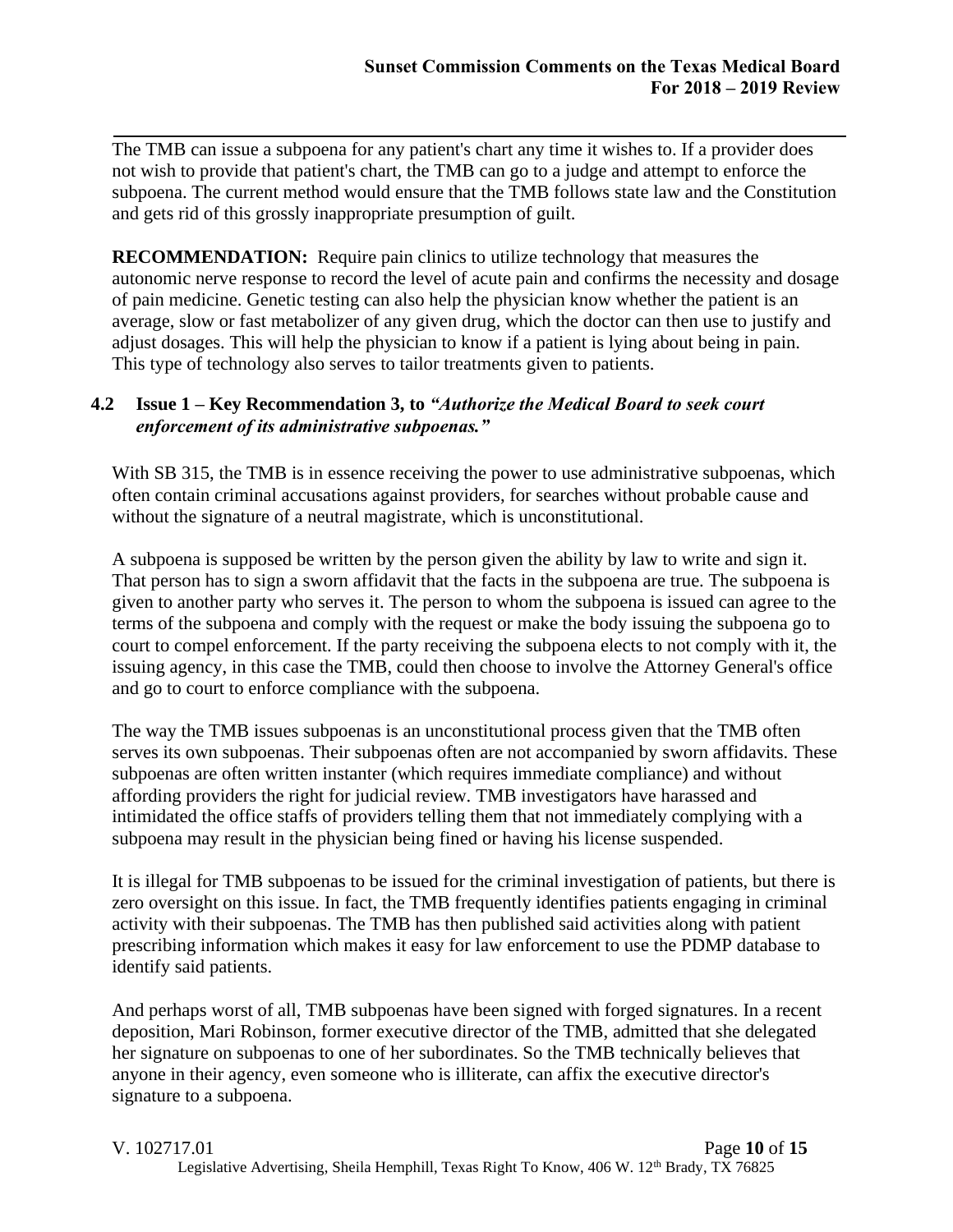A federal judge has already ruled that the way the TMB is issuing subpoenas is illegal. This proposal would shockingly make the way the TMB issues subpoenas even more illegal and unconstitutional than they already are.

#### <span id="page-11-0"></span>**4.3 Issue 1 – Key Recommendation 4, to "Clarify statute to authorize the Medical Board to inspect an unregistered pain management clinic."**

Before the Texas Medical Board expands its power to do profiling of pain clinics, it must establish what a pain clinic is. This exception to pain clinic registration is particularly problematic: a clinic owned or operated by a physician who treats patients with the physician's area of specialty who personally uses other forms of treatment, including surgery, with the issuance of a prescription for a majority of patients.

The board will not officially define what "other forms of treatment" are. What the definition of "other forms of treatment" SHOULD be is any form of treatment the government already pays for with regards to pain management or the use of controlled substances.

The Sunset Report states other forms of treatment have to be offered. At various other times, the board has stated that other forms of treatment have to be performed and then stated at a different time that other forms of treatment have to be performed on a majority of patients. The board says that it cannot give out advice on whether a doctor should register as a pain clinic as that would constitute legal advice. This fact alone dictates that registering as a pain clinic is more about legal opinion than following the law. There should be clear parameters on what determines a pain clinic and not based upon legal opinion.

At the current time, the board can currently generate its own complaint, issue its own subpoena and inspect as many charts in a doctor's office as it wishes. What Federal Judge, Robert Pitman, objected to and declared illegal was not that the board investigated whether Dr. Joseph Zadeh ran an unregistered pain clinic but how the board went about its inspection. It was the board's use of a subpoena instanter, intimidating office staff in a fashion that there was no opportunity to have the subpoena reviewed by a judge, the inclusion of unannounced DEA investigators as part of the inspection, the lack of any attempt showing Dr. Zadeh met an exemption to pain clinic registration, and the inappropriate requesting of billing records to be received instanter.

It should be pointed out that the DEA sets a quota on the number of controlled substances that are allowed to be prescribed per year, and the amount of opioids is going to be massively reduced by 25% to 33% in 2017. It appears that the restriction of prescription pain drugs is being replaced with illicit distribution of fentanyl mixed with heroin.

The Associated press published on October 28, 2017 stated, "About 56 percent of all opioid deaths in the 10 states surveyed involved fentanyl."

<http://wspa.com/2017/10/28/fentanyl-in-more-than-half-of-opioid-deaths-in-10-states/>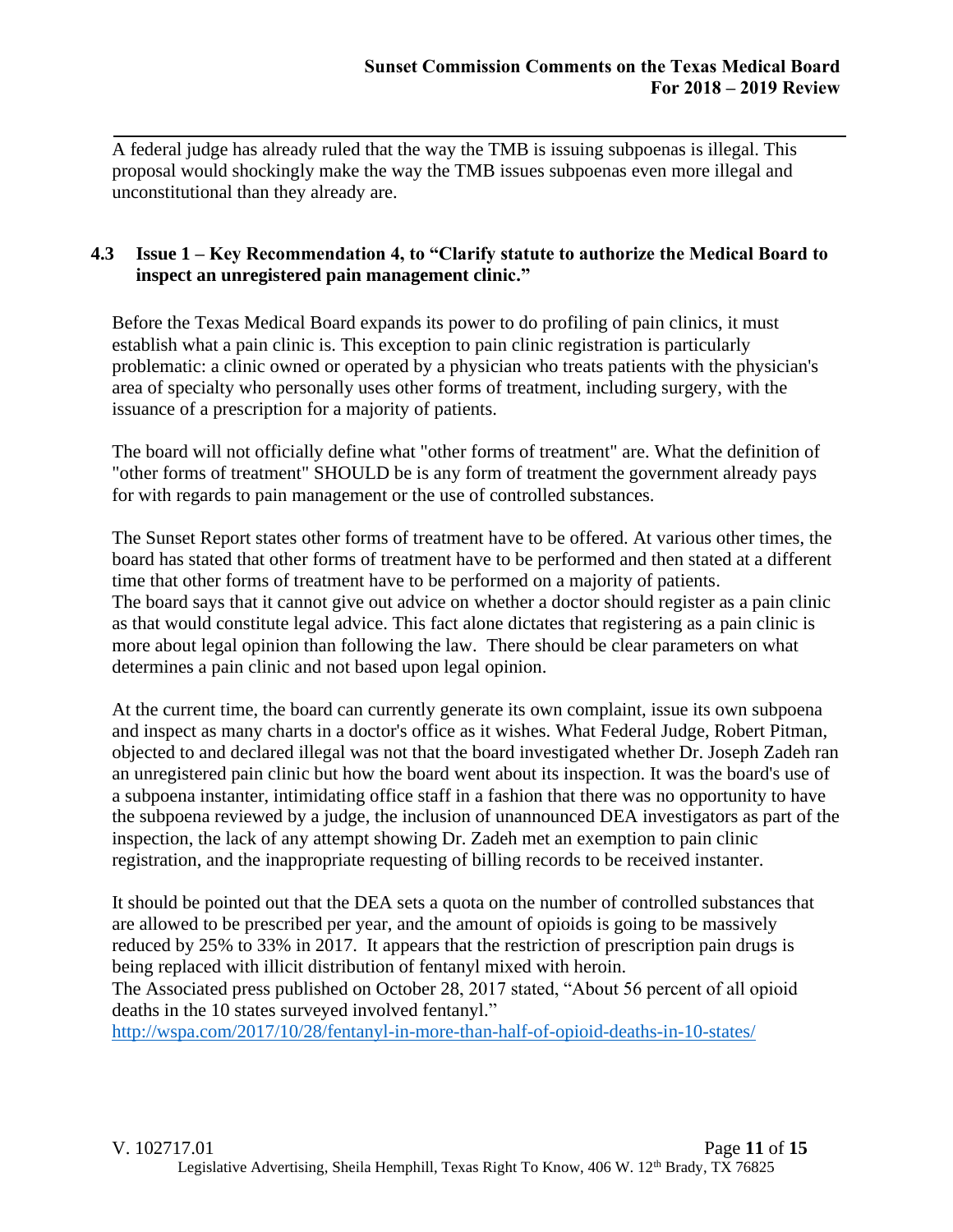#### RECOMMENDATIONS:

- 1. The Executive Director and Board Chairman are to practicing physicians.
- 2. Sunset review every four years to provide for better oversight and serve as an avenue for patient and physician grievances against the TMB.
- 3. Release of patient's records shall require a court warrant or patient consent.
- 4. The identities of the expert panelist to be disclosed to defendant.
- 5. Only complaints from patients or cases of patient harm may be considered confidential.
- 6. TMB required to provide assistance to physicians when guidance is requested in an attempt to be complaint with rules. No more, "We don't provide legal advice" from the TMB.
- 7. TMB to provide clarity for compliance with rules. When asked what was specifically considered, *"false, misleading or deceptive"* in an ad, the TMB's response was, "We don't get that specific."
- 8. Require transparency regarding Freedom of Information Act. The TMB sued the Texas Attorney General's office and Representative Bill Zedler to prevent the release of information regarding communications between Zedler and the TMB that the AG had cleared for release.
- 9. Replace Informal Settlement Conference with proper peer review using Indiana Compensation Act for Patients (INCAP) model.
- 10. Six of the physician board seats to be filled by physicians practicing integrative medicine.
- 11. State Office of Administrative Hearing (SOAH) decision should not be eligible for over rule by TMB.
- 12. Removal of the restriction to serve on board purely based upon investigative review when no fault was determined.
- 13. Support the TMA recommendations except for statement "*Ensure that the board does not provide any information directly or indirectly identifying the expert physician reviewer to the physician who is the subject of the review. TMA says revealing a reviewer's identity could discourage physician participation, which the board relies upon heavily."*
- 14. Oppose Interstate Licensing Compact.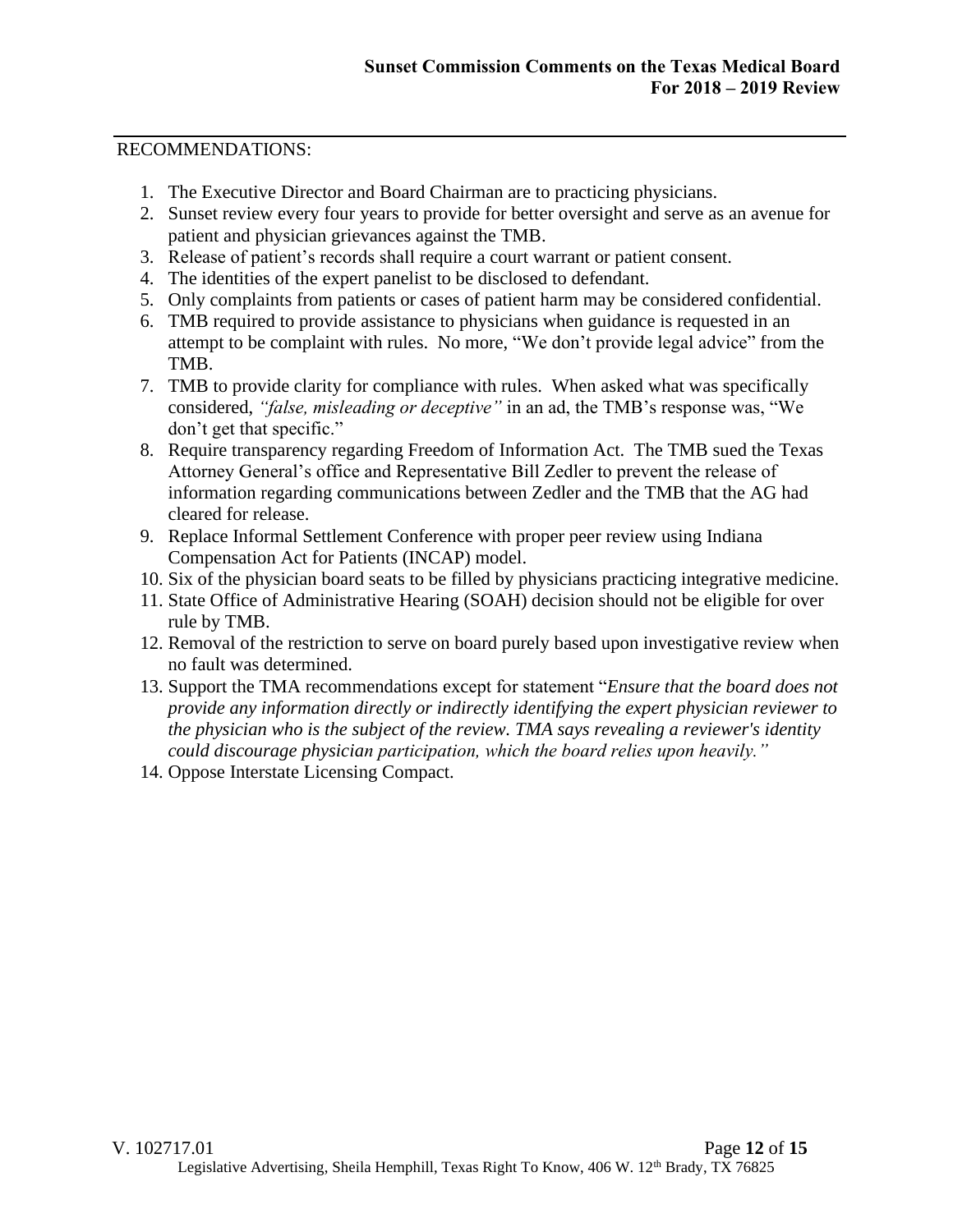#### <span id="page-13-0"></span>**4.4 SAMPLES OF ABUSE –**

#### **Example 1:**

The only eligible complaints triggering investigations should come from patients or family members who have been harmed. Insurance companies should not have standing to file a complaint. Additionally, if a competitor files a complaint that is clearly malicious, the board should file a complaint against the competitor for unprofessional and anti-competitive behavior. The complainant should have to bear the cost of defense incurred by the subject of the investigation.

Quackwatch – Stephen Barrett and Robert Barratz – serial complaintives

Quackbusters Barrett and Barratz, who have been shown to have malicious intent against CAM practitioners and have lost numerous lawsuits in court, should ABSOLUTELY NOT have standing to file complaints or be expert panelists. (See Quackwatch link below.)

http://r.search.yahoo.com/\_ylt=AwrTccaqfVFYu7MA.eQnnIlQ;\_ylu=X3oDMTE0cXRuNzI2BG NvbG8DZ3ExBHBvcwM3BHZ0aWQDRkZVSTNDMl8xBHNlYwNzcg--

/RV=2/RE=1481764395/RO=10/RU=http%3a%2f%2fquackwatch.org%2f/RK=0/RS=TSAsqID cJOsxC3vtisk1vXKPVk8-

Nor should either of them EVER be used as an expert witness as Baratz was in the case outlined below. See highlights on page 4 in attachment titled:

HEARING CONDUCTED BY THE TEXAS STATE OFFICE OF ADMINISTRATIVE HEARINGS SOAH DOCKET NO. 503-10-3509 MD LICENSE NO. F-8432

These people have been using government resources to persecute CAM doctors while the Texas Medical Board (especially Mari Robinson) has knowingly cooperated in these sham investigations. A Perfect example is evident in the attached letter which was written to the medical board by Stephen Barrett, MD (who has no medical license). In this "complaint" dated 12-22-2008 (attached), he accuses Dr. Jesus Caquias of:

- $\bullet$ Advertising of a nonaccredited degree
- Advertising of nonrecognized credentials
- False advertising
- Implied claims of superiority
- Inappropriate diagnosis of heavy metal toxicity
- Inappropriate use of chelation therapy to treat autism
- Insurance fraud